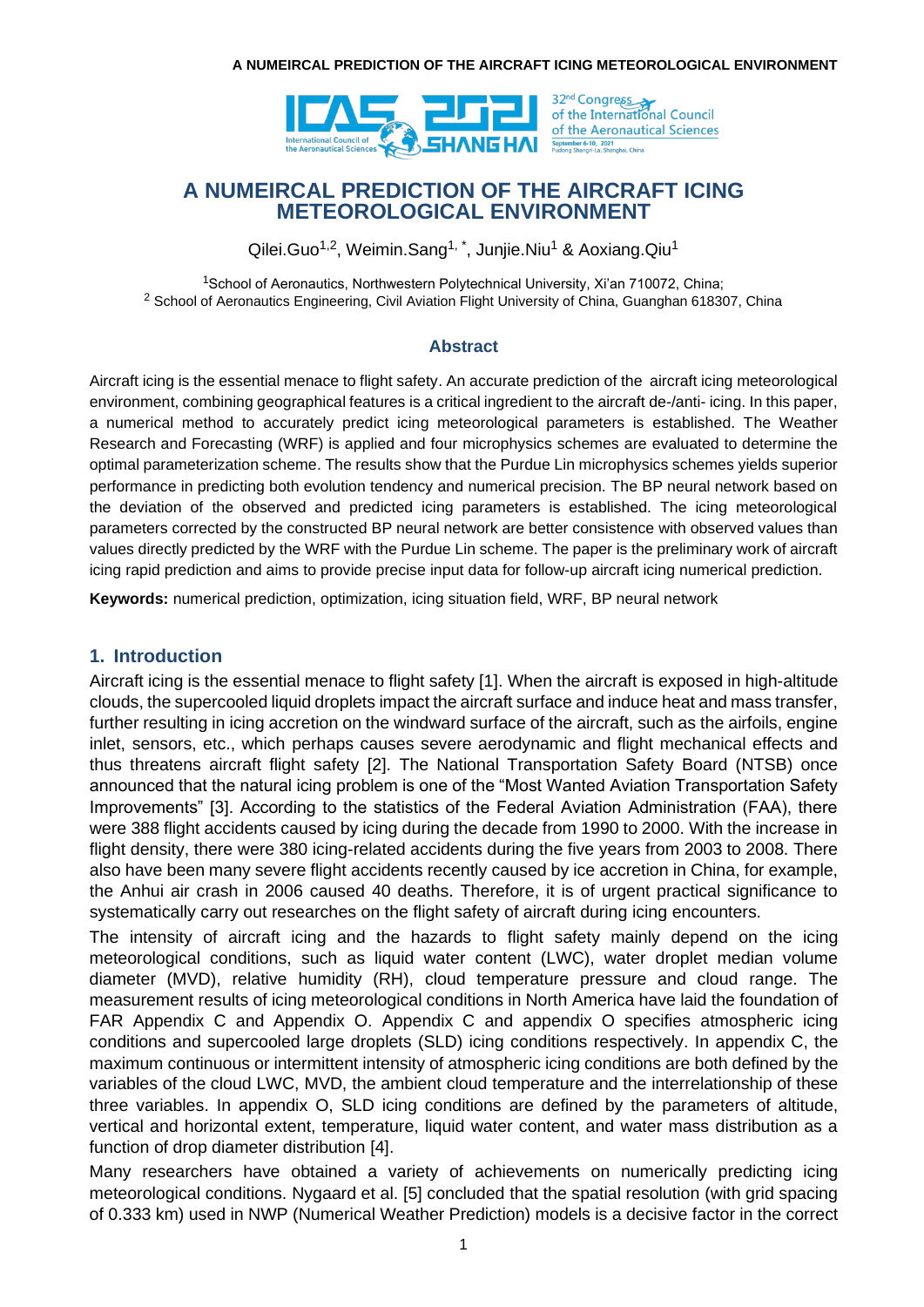prediction of icing at ground level. Davis et al. [6] evaluated nine WRF physics parameterization combinations for icing episodes at a wind park in Sweden. Sergio Fernández-González et al. [7] indicated moisture, wind direction, temperature, atmospheric stability, and wind shear were decisive in the appearance of icing by analyzing a real severe icing case using WRF. Merino et al. [8] used four microphysics and two planetary boundary layer schemes, to investigate the capability of the WRF model to detect regions containing supercooled cloud drops. Faisal et al. [9] investigated weather conditions related to aircraft icing to improve ice prediction. Mei et al. [10] studied the application of the High-Resolution Rapid Refresh model in ice accretion prediction and improved it. Bowyer et al. [11] used satellite data to infer the icing potential in Europe, Asia, and Australia and compared it with the measured results. Wang et al. [12] proposed the icing index algorithm is calculated using linear interpolation and based on temperature and relative humidity (RH) curves obtained from radiosonde observations in China.

The cloud and fog parameter envelopes that are consistent with Chinese icing meteorological characteristics are of great significance to the airworthiness certification of the domestic large aircraft. Therefore, it is urgent to confirm applicative icing weather conditions, in order to provide strong support for the airworthiness certification of the domestic large aircraft. Survey results have shown that aircraft icing accidents usually occur in coastal, plateau, and water-rich regions. Chengdu Shuangliu International Airport (CTU) is located in the southwestern region of China, which is climatically characterized by abundant rainfall, high humidity and less sunshine [13]. Civil transports are prone to be interfered by fog in winter during the approach and climb stages in such weather condition. According to the statistics, in recent five years from 2014 to 2018, there are total of 35 low visibility weather occurred during the approach and climb stages in CTU, with an annual average of 7 times, mainly from October to January of the following year. The icing meteorological environment, combining geographical features has become one of the important factors restricting aircraft flight performance and threatening aviation safety.

The aim of present work is to establish a numerical model for accurate prediction of aircraft icing situation field near the ground by using the Weather Research and Forecasting (WRF), to provide precise input data for follow-up aircraft icing numerical test. Firstly, the two-level nested mesh technology considering geographical features, is employed. Further, the multiple combinations of microphysics schemes are evaluated, and the optimal physical process parameterized combination for the aircraft ice accretion is determined. On this basis, the pressure and temperature fields are obtained. Finally, based on the various predicted and measured meteorological values, BP neural network is employed to correct the future icing meteorological conditions forecasting by the WRF pattern. The paper is the preliminary work of aircraft icing rapid prediction and aims to provide precise input data for follow-up aircraft icing numerical prediction.

### **2. Numerical Configuration**

The work of this paper is divided into two parts: one part is to determine the optimal physical process parameterized combination based on the WRF model and output the predicted icing meteorological parameters; the other part is to construct a BP neural network for the deviation between the predicted and observed values of the icing meteorological parameter, and to calculate the future predicted value. The schematic diagram of aircraft icing situation field prediction is shown in Figure 1.

### 2.1 WRF Model Setup

The mesoscale numerical weather prediction model used in this study is the Advanced Research WRF (ARW) modeling system, version 4.1.2. In order to verify with the observed values from meteorological observatory, the numerical simulation take the geographic location of Chengdu Shuangliu Meteorological Observation Station (103.55°E, 30.35°N) as the center point of the simulated area, from 2021-04-10 00:00:00 UTC to 2021-04-16 00:00:00 UTC. Initial and boundary conditions were retrieved from National Centers for Environmental Prediction (NCEP) Global Forecast System analyses, with 1° horizontal grid spacing and a temporal resolution of 6 h. In order to save computation cost, simulations are carried out by applying two levels of nesting, which means that the inner model domain with the finer resolution is embedded into the outer model domain with the coarser resolution, following a one-way nesting strategy, as shown in Figure 2. Horizontal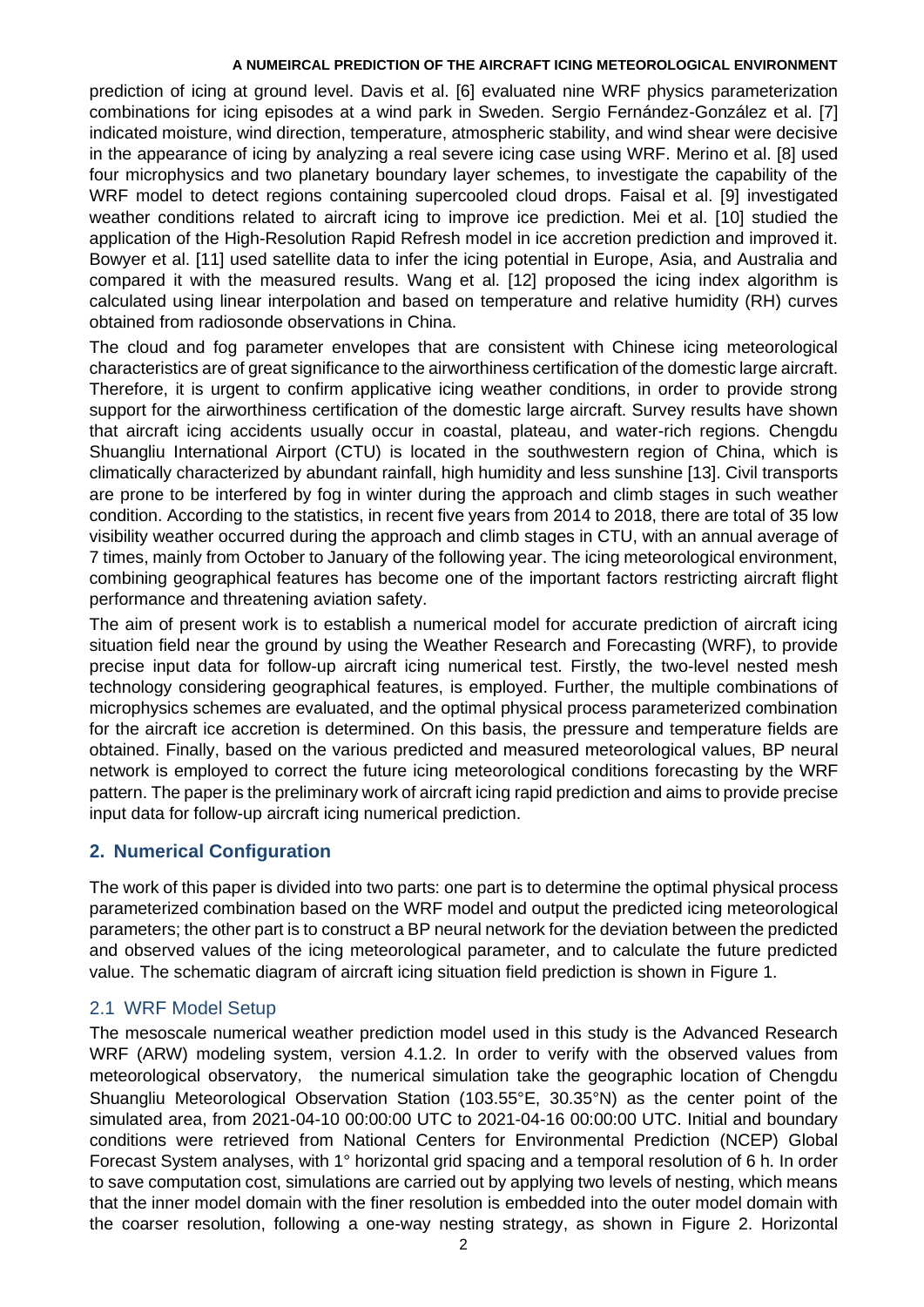resolution of the domains was 5 and 1 km, respectively, and vertical resolution was set to 34 sigma linear levels.



Figure 1 – The schematic diagram of aircraft icing situation field prediction.



Figure 2 – The nested domain of numerical simulation.

The selected parameterization schemes were as follows: Dudhia scheme [14] and the Rapid Radiative Transfer Model [15] for shortwave radiation and longwave radiation respectively, and Yonsei University scheme [16] for Planetary Boundary layer. MM5 similarity surface layer scheme described by Fairall [17], and Noah Land Surface Model [18], which is a four-layer soil temperature and moisture model with canopy moisture and snow cover estimation, are considered. The Kain-Fritsch cumulus scheme [19] is employed to both nested domains.

In order to optimize the parameterization schemes, four microphysics schemes were tested: the Purdue Lin microphysics scheme, WRF single-moment six-class scheme, Thompson six-class microphysics scheme and Morrison six-class double-moment scheme. Purdue Lin microphysics scheme [20], a one-dimensional cloud model, takes in consideration the effects of entrainment, cloud microphysics, pressure perturbation, lateral eddy diffusion, and vertical eddy diffusion. WRF singlemoment six-class (WSM6) scheme [21] predicts the rainfall amount becoming larger but rain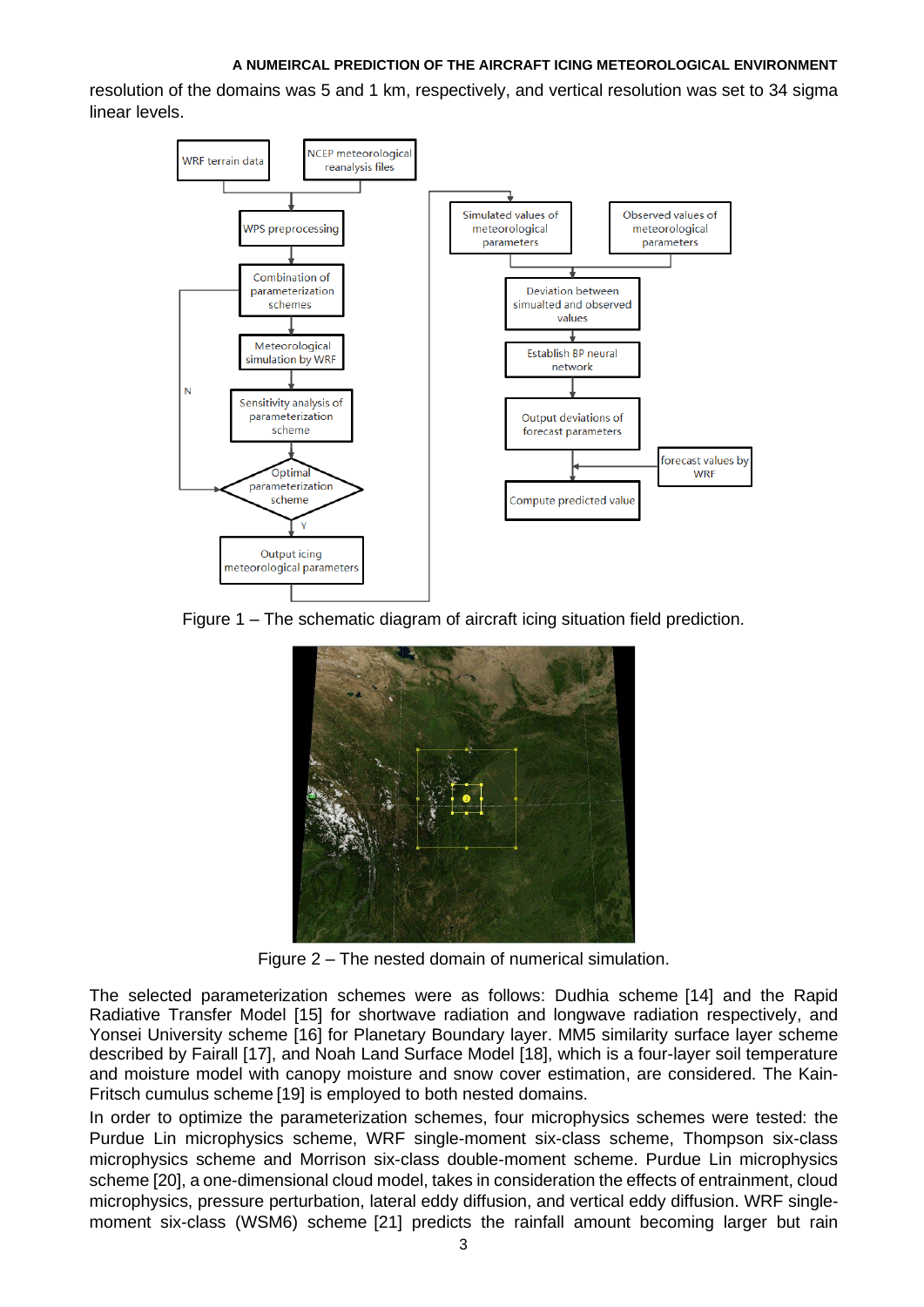distribution becoming narrower as the number of classification of hydrometeors is increasing. And WSM6 is capable of improving the simulated precipitation by shifting it southward toward the observation. Thompson six-class microphysics scheme [22] incorporates prognostic equations for the mass concentration of five hydrometeors: cloud water, cloud ice, rain, snow, and graupel, and has a great performance in the prediction of LWC, as special attention is paid to the formulation of the snow category. The Morrison six-class double-moment scheme [23], based on the full twomoment scheme, predicts the mass concentration of five hydrometeors (in consistence with the Thompson scheme), in addition to the number concentration of four species: cloud ice, snow, rain, and graupel. The prediction of both mass mixing ratio and number concentration of four water species allows a more robust description of size distributions.

Three indicators which are employed to evaluate above four microphysics schemes in this work, are: (1) mean absolute error, MAE; (2) root mean absolute error, RMAE; (3) Pearson correlation coefficient, *r*. The detailed indicator expressions are demonstrated as follows

$$
MAE = \frac{1}{N} \sum |y^{meas} - y^{pred}|
$$
 (1)

$$
RMAE = \frac{1}{N} \sum \left| \left( y^{meas} - y^{pred} \right) \right/ y^{meas} \tag{2}
$$

$$
r = \frac{\sum (y^{meas} - \overline{y}^{meas}) (y^{pred} - \overline{y}^{pred})}{\sqrt{\sum (y^{meas} - \overline{y}^{meas})^2 \sum (y^{pred} - \overline{y}^{pred})^2}}
$$
(3)

Here,  $y^{meas}$  and  $y^{pred}$  are the observed and predicted values of icing meteorology parameters,  $\bar{y}^{meas}$ and  $\bar{y}^{pred}$  are the observed and predicted average values of icing meteorology parameters, N is the samples quantity.

#### 2.2 Neural Network Design

The BP (Back Propagation) neural network used in this article is a multi-layer feedforward neural network with error back propagation. Because of its wide applicability and easy operation, it is currently the most widely used neural network model. The schematic diagram of the BP neural network is shown in Figure 3. The structure mainly includes input layer, hidden layer and output layer. The hidden layer contains one or more layers of neurons. It is learned through inverse retraining and the gradient descent algorithm is used. Finally, a non-linear mapping logic between input and output is established to minimize the network error. However, BP neural network also has disadvantages such as low learning efficiency, requires a large number of sample training, and falling into local optimal misunderstandings. At the same time, the determination of the number of network layers and neurons in BP neural network lacks theoretical methods and requires manual judgment.

In this work, the number of hidden layers of BP neural network is determined to be 2, and the number of hidden layer neurons is 16, so the constructed BP neural network has a 2-16-16-2 structure. Then the final determination is that the learning rate is 0.01, and the iteration error is 1e-6.



Figure 3 – The BP neural network structure diagram.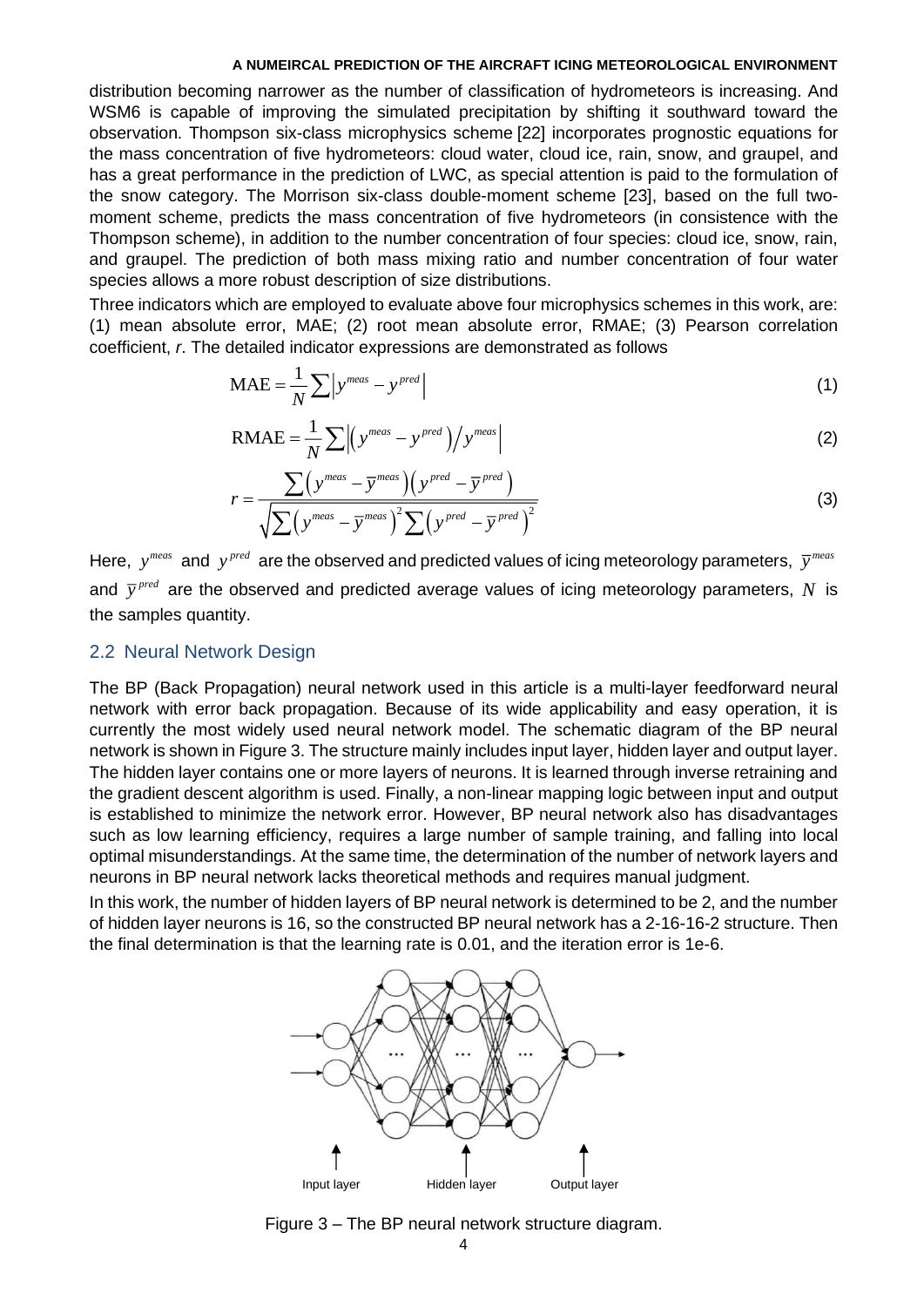#### **3. Validation and Results**

The icing meteorological environment in the targeted domain is simulated by means of four microphysics schemes, and the optimal parameterization scheme is determined through error analysis among four schemes. The pressure and temperature comparison of the observed and predicted values at the domain's center point are demonstrated in Figure 4. In the set of figures, black line for observed values, red line for Morrison scheme, olive line for Thompson scheme, magenta line for WSM6 scheme and blue line for Purdue Lin scheme, respectively. As shown in the pressure comparison in Figure 4, all four parameterization schemes are capability of predicting the



Figure 4 – The pressure (left) and temperature (right) comparison of observed and predicted values. (black line for observed values, red line for Morrison scheme, olive line for Thompson scheme, magenta line for WSM6 scheme and blue line for Purdue Lin scheme, respectively.)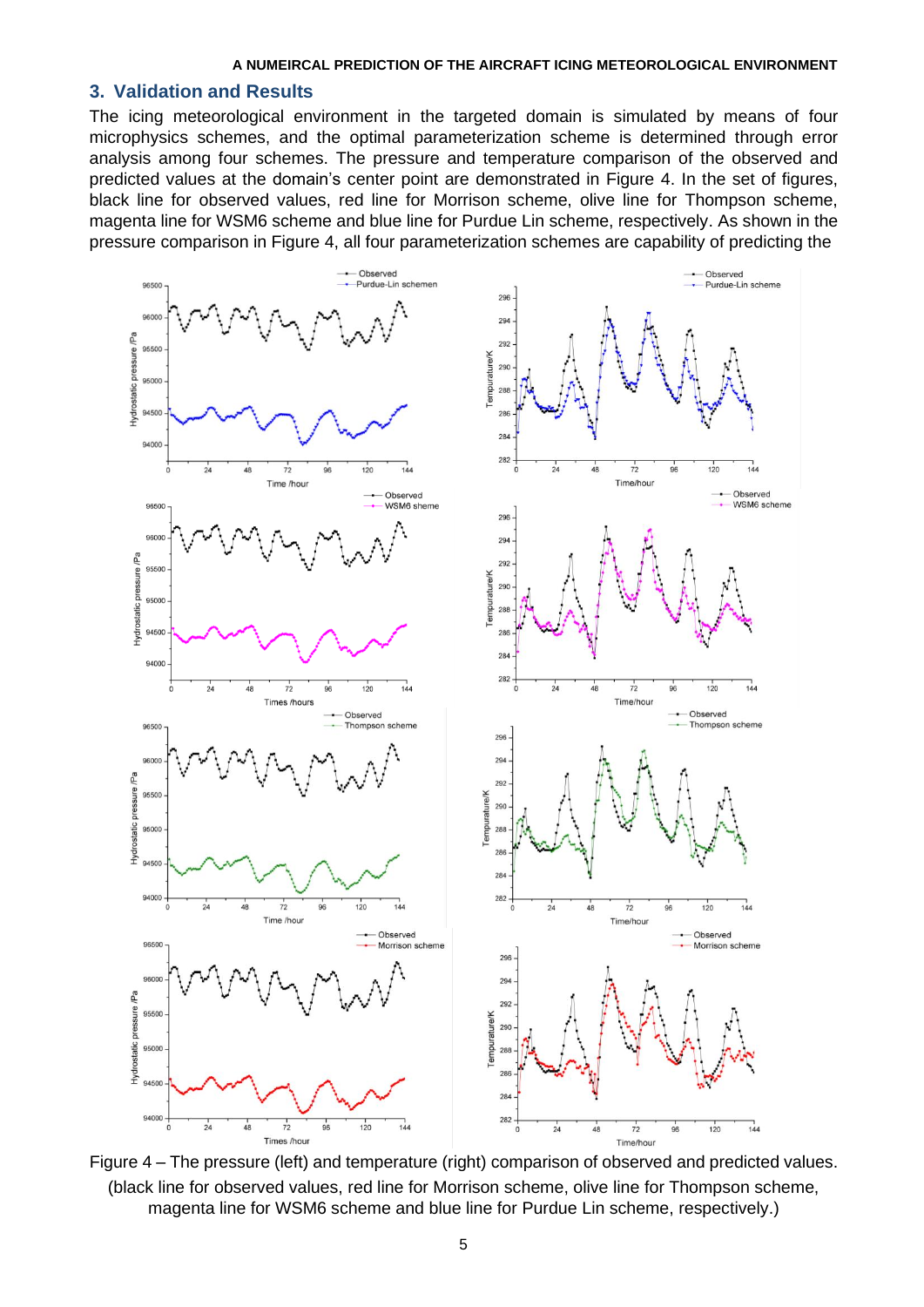pressure trend accurately. However, it is worth to note that the MAE and RMSE between the observed and simulated pressure are approximate to 1521.61~1531.02 Pa and 1.586%~1.596% as shown in Table 1. Relative to pressure simulation, all four parameterization schemes have more accurate performance in simulating temperature. Apart from the fact that there are three distinct deviations between the observed and simulated temperature (approximately at the 34<sup>h</sup>, 106<sup>th</sup>, 132<sup>th</sup> time nodes), the predicted temperature values are consistent with observed values in both temporal evolution and numerical precision.

Error analysis of four microphysics schemes is illustrated in table 1. It is considered that two sets of variables are statistically strong correlation if Pearson correlation coefficient, *r,* between these two sets of variables is greater or equal to 0.6, and are extremely strong correlation if *r* is greater or equal to 0.8 correspondingly. Despite of distinct deviations of MAE and RMAE between the observed and simulated pressure, as shown in Table1, the Pearson correlation coefficients of microphysics schemes are approximate to 0.8, and Purdue Lin scheme has the best performance, the *r* indicator reaching up to 0.806. In the aspect of predicting temperature, Purdue Lin scheme still performs most accurately (MAE=1.12 and RMAE=0.388%). At the same time, the *r* indicator of Purdue Lin scheme reaches up to 0.845. Therefore, Purdue Lin scheme is determined to the optimal parameterization scheme and icing meteorological parameters predicted by Purdue Lin scheme are corrected by the following BP neural network.

| Table 1 Error Analysis of four microphysics schemes prediction |          |        |       |             |        |       |
|----------------------------------------------------------------|----------|--------|-------|-------------|--------|-------|
|                                                                | Pressure |        |       | Temperature |        |       |
|                                                                | MAE      | RMAE   |       | MAE         | RMAE   |       |
| Morrison                                                       | 1523.96  | 1.588% | 0.798 | 1.64        | 0.566% | 0.704 |
| Thompson                                                       | 1521.61  | 1.586% | 0.789 | 1.32        | 0.454% | 0.779 |
| WSM6                                                           | 1523.53  | 1.588% | 0.795 | 1.26        | 0.432% | 0.794 |
| Purdue Lin                                                     | 1531.02  | 1.596% | 0.806 | 1.12        | 0.388% | 0.845 |

The whole 144 hours data from 2021-04-10 00:00:00 UTC to 2021-04-16 00:00:00 UTC are divided into two parts: the first 140 hours data are used to training and validating the BP neural network, the rest 24 hours data is employed to test future data predicted by the constructed neural network. As shown in Figure 4, the corrected icing meteorological values are better consistence with observed values than values directly predicted by WRF with the Purdue Lin scheme.

The error analysis of Purdue Lin scheme prediction and BPNN correction is demonstrated in Table 2. The MAE and RMAE of pressure are decreasing from 1495.14 and 1.56% to 85.65 and 0.09% respectively. Correspondingly, the MAE and RMAE of temperature are decreasing from 1.41 and 0.49% to 0.70 and 0.24%. the *r* indicators of observed and BPNN corrected values are reach up to 0.831 and 0.900, which mean statistically strong correlation between these two sets of values.



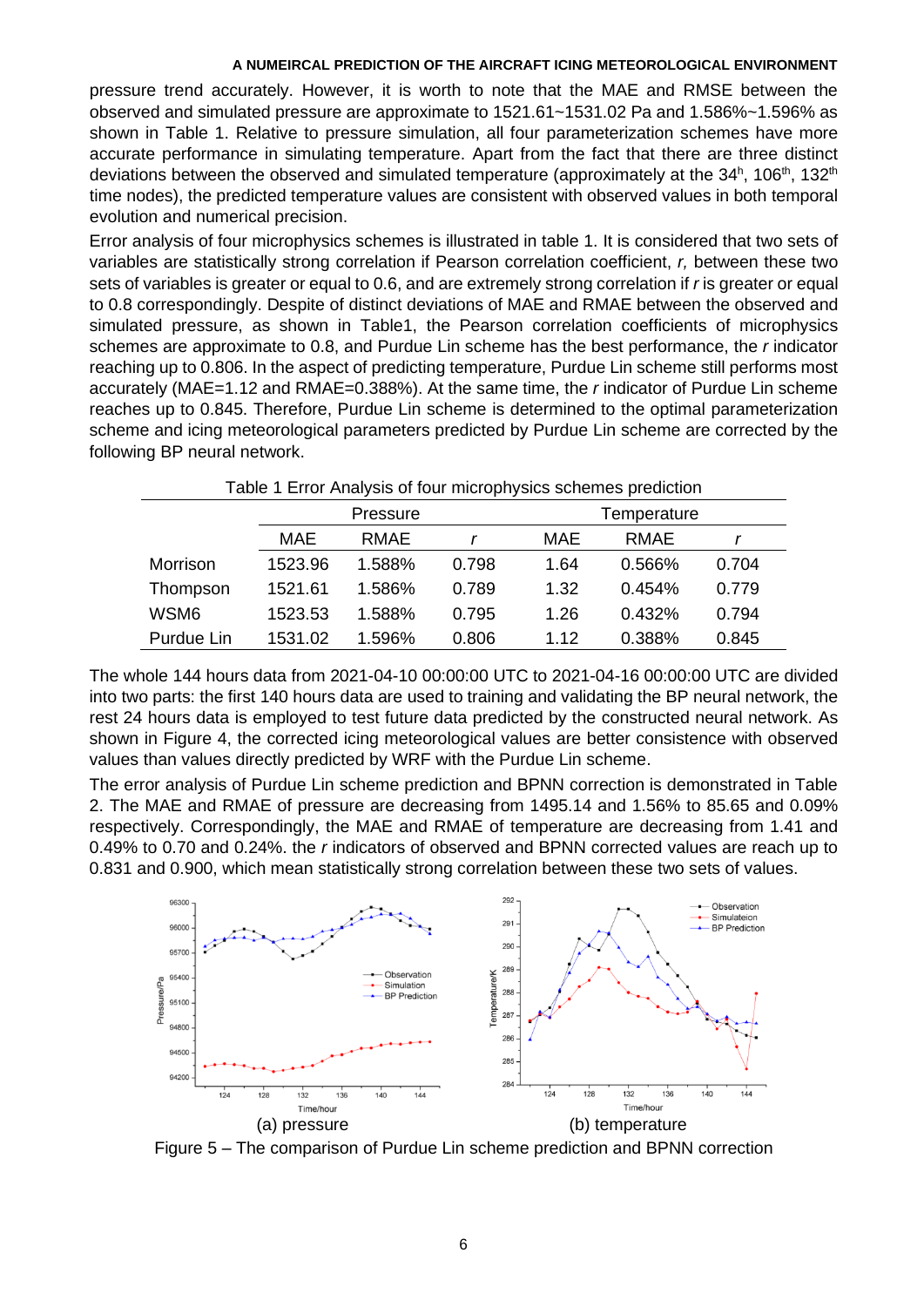# Pressure Temperature MAE RMAE *r* MAE RMAE *r* Purdue Lin 1495.14 1.56% 0.775 1.41 0.49% 0.709 BPNN corrected 85.65 0.09% 0.831 0.70 0.24% 0.900

### **A NUMEIRCAL PREDICTION OF THE AIRCRAFT ICING METEOROLOGICAL ENVIRONMENT** Table 2 Error Analysis of Purdue Lin scheme prediction and BPNN correction

# **4. Conclusions**

An accurate prediction of icing meteorological environment, combining geographical features is a critical ingredient to the prediction of aircraft icing. In this paper, a numerical method to accurately predict icing meteorological parameters is established, by using the WRF pattern. Four microphysics schemes are evaluated to determine the optimal parameterization scheme. The results show that the Purdue Lin parameterization yielded superior performance in predicting both evolution tendency and numerical precision. Despite of distinct deviations of MAE and RMAE between the observed and simulated pressure, the Pearson correlation coefficients of pressure and temperature by Purdue Lin scheme reaches up to 0.806 and 0.845, which mean statistically strong correlation. The BP neural network based on the deviation of observed and predicted icing parameters is established. The icing meteorological parameters corrected by the constructed BP neural network are better consistence with observed values than values directly predicted by WRF with the Purdue Lin scheme. The MAEs of corrected pressure and temperature are dramatically decreasing. The statistical correlations between the observed and corrected values of icing meteorological parameters get further strengthened. This paper is the preliminary work of aircraft icing rapid prediction and aims to provide precise input data for follow-up aircraft icing numerical prediction.

# **5. Acknowledgement**

This work has benefited greatly from the support of the National Key Project of China under grant GJXM92579 and the Open Fund of Key Laboratory of Icing and Anti/De-icing of China under grant IADL20200101.

# **6. Contact Author Email Address**

Qilei Guo, email: cafuc\_guoql@outlook.com

# **7. Copyright Statement**

The authors confirm that they, and/or their company or organization, hold copyright on all of the original material included in this paper. The authors also confirm that they have obtained permission, from the copyright holder of any third-party material included in this paper, to publish it as part of their paper. The authors confirm that they give permission, or have obtained permission from the copyright holder of this paper, for the publication and distribution of this paper as part of the ICAS proceedings or as individual off-prints from the proceedings.